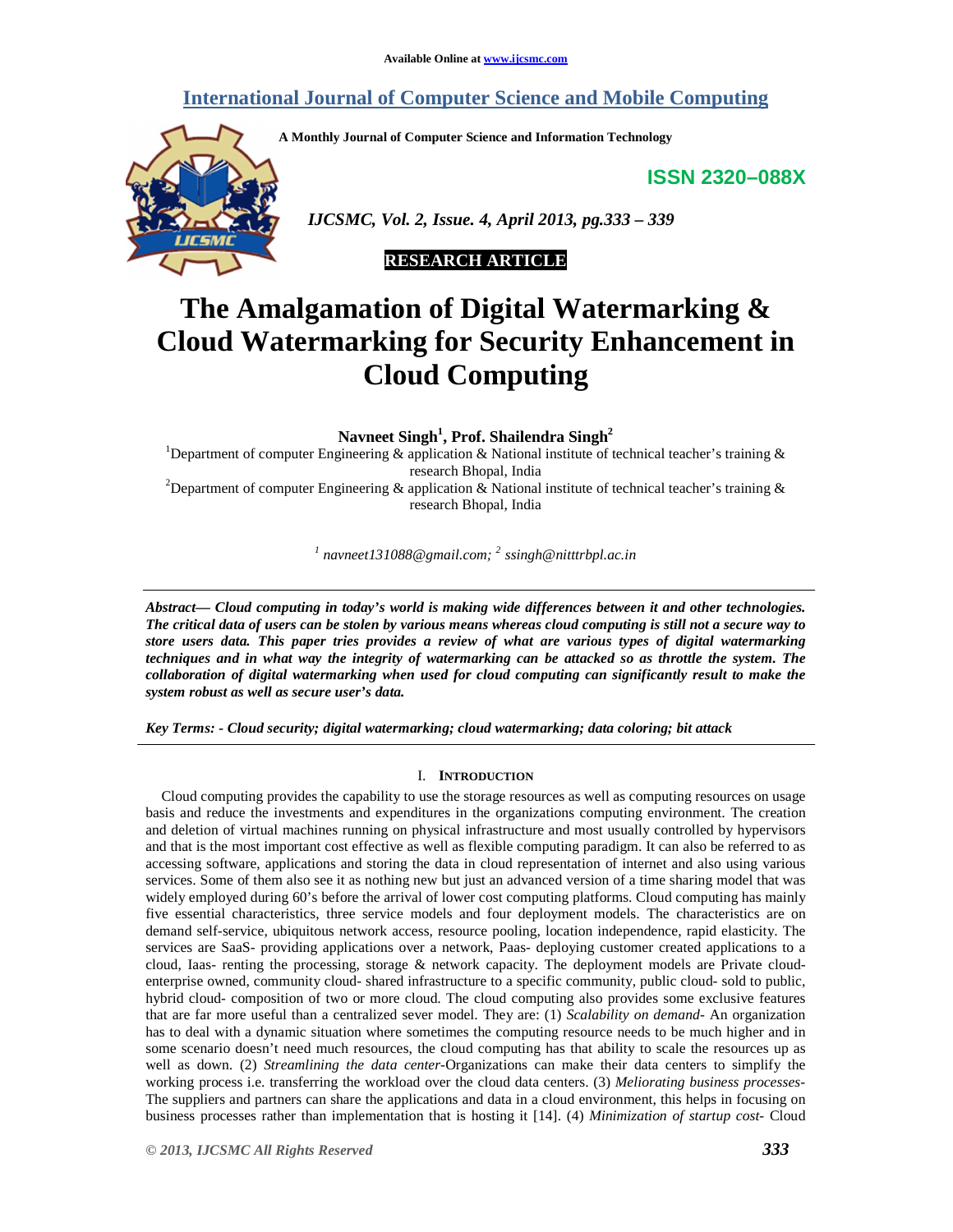computing heavily reduces startup cost; it is helpful for the organization that is emerging in markets and also for and advanced technology groups that are the giant and most importantly for the starters that are just starting out their organization [1].

Remaining section of the paper is organized as- section 2 introduces to various cloud computing security issues & objectives. Section 3 is the discussion about digital watermarking and its various uses in real world computing. Section 4 is about critical security threatening issues related to digital watermarking. Section 5 & 6 combines the digital watermarking technology with cloud computing. Finally the paper is summarized by an overview of survey and further scope.

## II. **CLOUD COMPUTING SECURITY**

The concern is for security in cloud computing environment when passing on any organizations critical information to geographically dispersed cloud platforms and that too is not in control of that particular organization whose data is to be stored on a cloud platform [2].Security issues related to the security of cloud computing are-

- 1) *Privileged access*: This is the question about who has the privilege to access the data. Who is Responsible for hiring & management of the administrators, which handles the information?
- *2) Separation of the data from its actual location:* How the encryption is performed, who is responsible for encryption & at which layer the encryption is done.
- *3) Data availability:* Can the cloud vendor move entire data to a different location or environment and should the existing environment must be compromised [10].
- *4) Regulatory compliance:* It is the choice of the cloud vendor, whether willing to undergo external audits or security certificates.
- *5) Long term viability:* This is the critical issue, what happens to the user's useful data when the cloud vendor goes out of business, does the data is returned back to client and if returned what is the format of the data.

Security concerns based on delivery and deployment models are data integrity, data locality, data confidentiality, and data access. Some more security related concerns are Sign on process, Authentication & authorization, network security, identity management [3]. Objectives of cloud information security According to "data and analysis center for software" (DACS), a software must exhibit these three properties. Trustworthiness-Any software that is resistant to malicious logic is mainly the objective of achieving trustworthiness. Software should have minimum number of vulnerabilities that is mainly responsible for slowly damaging software's dependability. Dependability- Software must operate correctly under various conditions that also includes running on malicious host. Resilience- Software must be resistant to the attacks and also must have an ability to recover from the damage as quickly as possible [4].Some of the security management environment and possible threats are:

## *A. Virtualization security management*

The virtual machine, virtual memory manager, hypervisor or hosts are least number of components required to setup a virtual environment. Virtual threats are threats to a virtualized environment are generic in nature such as denial of service attack. There are some other threats that are unique to virtual machines [12, 15]. The fact is that vulnerability in one VM system can be exploited to harm or intrude other VM, this is because multiple virtual machines share same physical infrastructure.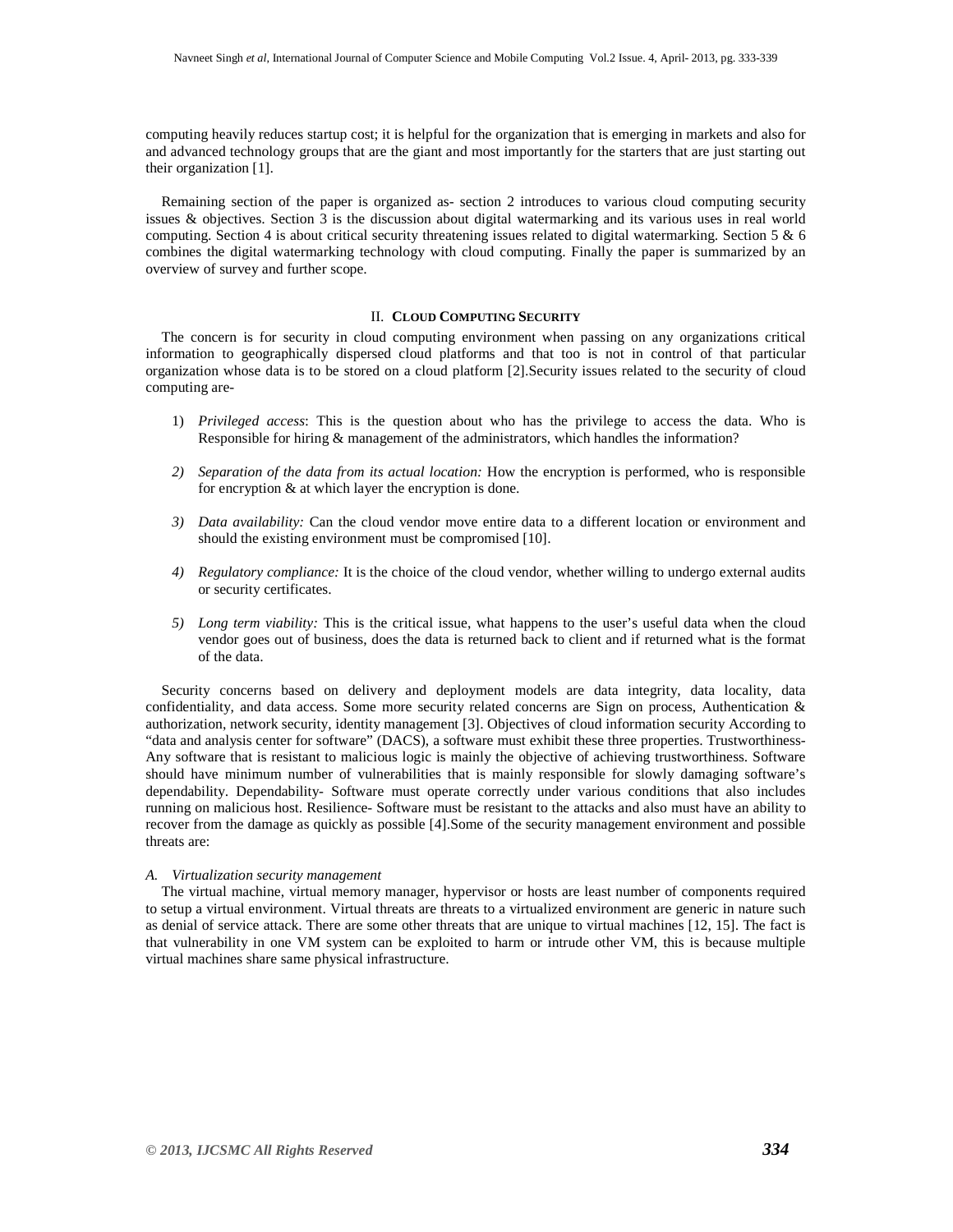

Fig. 1: VM system vulnerability

#### *B. Trusted cloud computing*

It is can be viewed as security architecture designed to protect cloud systems from various malicious intrusions and attacks to ensure that the computing resources will execute in a predictable manner as it was designed.

#### *C. Trusted computing base (TCB)*

It is the total combination of protection which includes hardware, software and firmware, trusted to enforce a security policy. TCB must also provide for memory protection to ensure that the process from one domain do not access memory location of another domain.

## *D. Trusted platform module (TPM)*

It is used to store cryptographic keys that are used to attest to operating state of computing platform to ensure that the hardware and software configuration has not been modified [11].

## III. **WATERMARKING AND APPLICATIONS**

A watermark is mainly a type of information that is embedded with the data so as to avoid its manipulation, to verify for ownership proof. Widely used watermarking is on still images, videos, and mostly on audios. Depending on the type of data to be watermarked various algorithms are used such as patchwork algorithm used for image watermarking, there are various other algorithms used for various purposes like airspace algorithm, Nippon algorithm. Watermarking generally consists of two phases; watermark embedding i.e. introduce small images or pattern into the data without affecting the original data. A key is used to embed the watermark information into the data; once the watermark information is embedded the data is available for the use. Another phase is watermark detection or verification this phase is used to verify the ownership of the data. The data is compared with the suspicious database using the same key.

Image watermarking is mostly used scheme for data that contain image files, the image watermarking uses a private key and one algorithm, for image watermarking we use patchwork algorithm embedding the logo in the original data to form a new image that will be more secure than original data. In normal circumstances if the attacker attempts to alter the watermarking information "I", still the image that is watermarked will be available to intended user. Watermarking detection is performed in two ways, one is we to perform full search and apply hypothesis test to the embedded information, and another one is that the original information can be extracted and verified.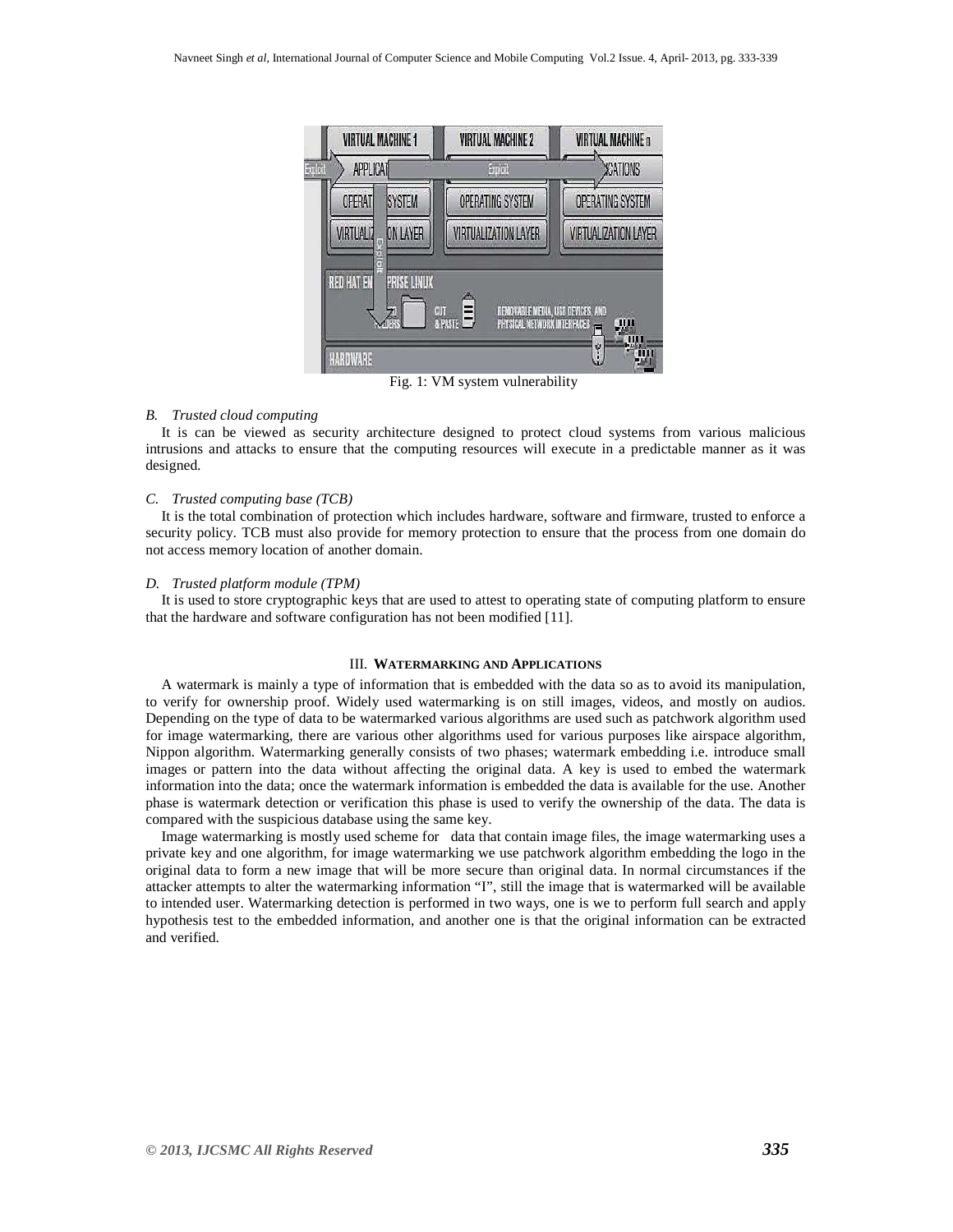

Fig. 2: embedding image watermark

The applications of digital watermarking are as follows-

## *A. Tamper detection*

When the watermark is embedded in the data and stored in the database. Now when the database is retrieved a unique key is used with the source data and in this way the integrity of data is achieved by verifying against the integrity of extracted watermark.

## *B. Fingerprinting*

It helps to identify an intruder; whenever the data is available publically the owner of the data would like to restrict the data to any unauthorized user over the network. Each time a data is travelled over the network a distinct logo is embedded in order to prevent its illegal use. If at any point of time an illegal copy of data is found, the original copy can be determined by fingerprinting [8].

#### *C. Ownership assertion*

User A can make the data publically available by adding the watermark information using a private key. Whenever user B attempts to use that data it must have the legal access rights to use the data. Now if user B somehow attempts to claim over that data then to defeat user B's ownership, user A can compare the attributes of both his data as well as user B data. This way user B can be caught about claiming an illegal data.

#### *D. Document security*

Digital watermarking technology enables to embed a digital identification into critical documents and images as soon as it is created. The data that is contained in a watermark can be the information related to original source or owner of the data, the information related to recipient and most important if the data is leaked out it can be easily traced back to original sender reporting about the unauthorized use of the document.

## *E. Regaining online content with digital watermarking*

The watermarks can be embedded into all types of contents i.e. image, audio, video. Watermark is the secret information that cannot be seen or heard by humans but computers can easily detect them. There are various internet search services that help in locating uniquely watermarked content. Reports are then generated and informed to the owner of that data about its usages [5].

## IV. **SECURITY THREATENING ATTACKS**

Broadly classifying robust watermarking is used for copyright protection and fragile watermarking is used for integrity verification. Fragile watermarking scheme must be frail enough to detect modifications so as to locate the actual place of data modification under different attacks. Whereas the robust watermarking attacks attempts to distort the watermarking information using various techniques [13]. The watermarked data may suffer from intentional as well as unintentional attacks that can remove damage or even erase the watermark. Some of them are-

## *A. Bit attack*

This attack attempts to distort the watermark information by manipulating the bits i.e. by changing one or more bits, the more an attacker knows about the position of the marked bits more the chances of attacking. If more bits are altered then it can also make the data completely useless. Another variant of bit attack are bit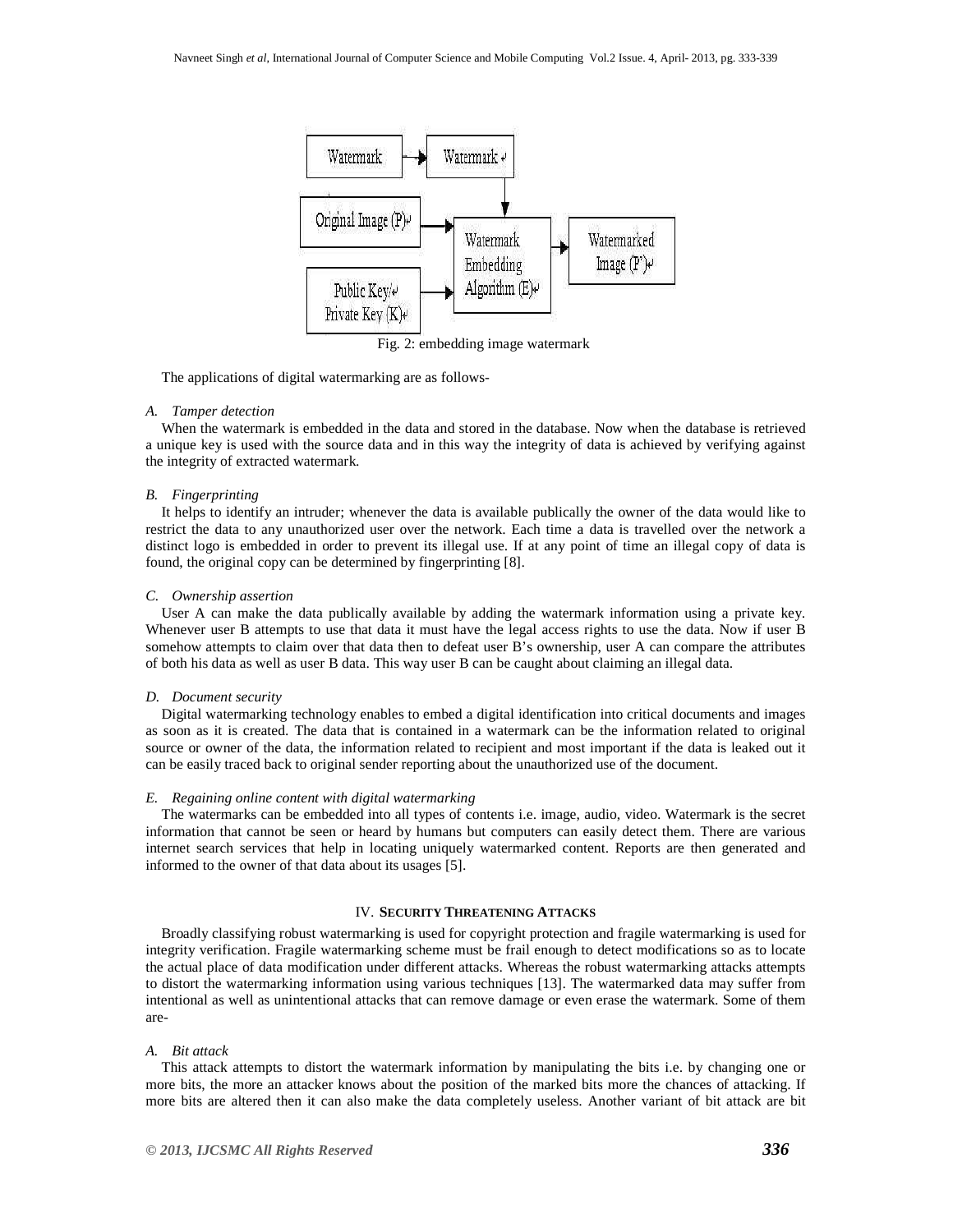flipping attack and randomization attack. Bit flipping attack is performed by just flipping the bit or inverting the values of bits position, whereas when attacker assigns random values to certain bit position then the randomization attack is performed [6].

## *B. Subset attack*

Considering a subset of tuples of a watermark relation in a database and attacking on them may give a chance of losing the watermark.

#### *C. Subsets reverse order attack*

Attacker can perform this attack by interchanging the order of tuples in any relational database that can distort or even can erase the database.

## *D. Brute force attack*

By Guessing the private key an attacker can traverse the possible search spaces of various parameters.

#### *E. Superset attacks*

Some new tuples are added to the database where the watermarking information is stored that can affect the actual detection of watermark.

## *F. Protocol attacks*

This attack aims at creating the ambiguity among the true ownership of the data and some other user other than the true owner claims over the data. This type of attack is called as invertible watermark where the attacker subtracts his watermark from the watermarked data and claiming to be the owner of the data.

## *G. Cryptographic attacks*

Gaining the information about what type of security scheme is used during watermarking. By collecting the security information an attacker can remove the watermark information or can attempt to change the state of watermarking information. This turns to mislead the original owner of the data by modifying the information about original file.

#### V. **THE CLOUD MODEL**

This model is a transform of quantitative and qualitative data. Suppose U is a universal set of numbers, C is a qualitative concept related to the universal set U. Any variable x that belongs to universal set U i.e.  $x \in U$ randomly realized the concept C with the certainty degree of x for C.

A random value lies between 0 and 1 [9].

## $\mu: U \rightarrow [0,1],$  for all  $x \in U$   $x \rightarrow \mu(x)$

The distribution of x on U is defined as a cloud and every x is defined as a cloud drop. In this model, the property of cloud drops is represented by Ex i.e. expected value, En i.e. entropy and He i.e. hyper entropy where expected value is a mathematical representation of cloud drop. We can also say that a cloud drop is located at some point Ex is most recognizable value of qualitative concept. En connects the concepts of both randomness and fuzziness by granularly measuring the qualitative concept. He is the uncertainty measurement of entropy i.e. entropy of entropy, showing to what degree a cloud drops form a common concept. This limits that if He<En no longer a concept can be formed.

## VI. **DATA COLOURING TECHNIQUE**

The difference between traditional watermarking and cloud watermarking is that in cloud watermarking it just not only embeds the user's copyright information but it also colors all of its data. Each of the users is specified with a color that helps to protect the copyright and also avoids the manipulation of original data. The procedure of data coloring is followed by specifying the 3 parameters that were discussed in previous section i.e. En, He, Ex and Ex is always provided by the owner of that specific data [7]. En and He are the result of negotiation of the service provider and data owner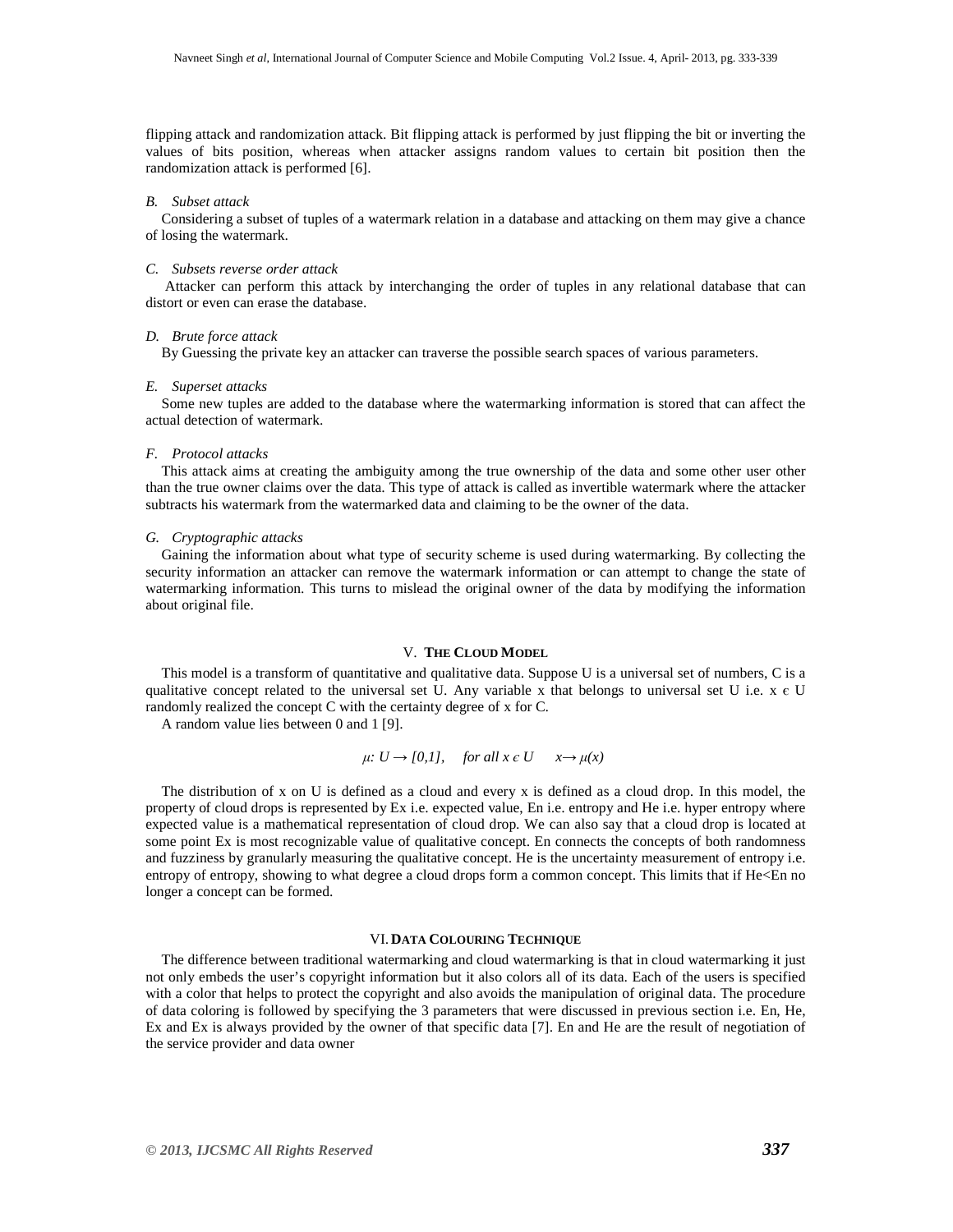

Fig. 3: data coloring with cloud watermarking

Now after value negotiation the cloud drops are generated using the forward cloud generator algorithm. The compliment of the forward cloud generator is the reverse cloud generator algorithm which is used to extract the cloud drops from colored data. At last the color matching will confirm the original owner of the data. This data coloring method is helpful in securing documents, images as well as relational databases. The color matching process here aims to correlate the colored data object with its owner. The data coloring technique can be applied at various levels depending on the cost. On combining the technology of data coloring with secure data storage we can prevent the objects from being altered, modified, erased, hacked and stolen. Any cloud platform that is at risk can cause a more losing business as well as disrupting or even causing a huge loss to public services. Intruders can enter a secure system by means of various malware attacks like viruses and worms. This data coloring method can be implemented at data center access at course grain level as well as secure data access at fine grain level. This will make the architecture more usable if the user data will be access at fine level that is complex at developer's site but not at user's site. Still this implementation has a drawback that is there will always be a time complexity issue between the data extraction at user's site. Each time the user has to wait for the negotiation, so that the color granularity must be first exact as the previous one when the data was uploaded to data center.

## VII. **CONCLUSIONS**

We have covered the threats related to cloud computing security and the overall effect on whole system when a single virtual machine is been attacked. The digital watermarking techniques that is helpful for cloud security. This topic opens number of opportunities for future exploration. The various threats that can harm the integrity of watermark information have been highlighted. The way the cloud computing security can be enhanced using the cloud watermarking concept is having a huge scope to deal with. In future we would like to implement this technology to measure its parameter and analyze its contribution in securing the cloud computing environment, whereas improving the time complexity while the negotiation takes place, by improving the working structure of backward cloud generator we can improve this model.

#### *ACKNOWLEDGEMENT*

This paper is combined effort of me and my guide dr. shailendra singh, who has always been cooperative in supporting for making this paper. He has also actively guiding in improving all the aspects weather it is technical or non-technical issues of this paper. I would like give special thanks to my guide, without his efforts it won't be possible for me to complete this paper.